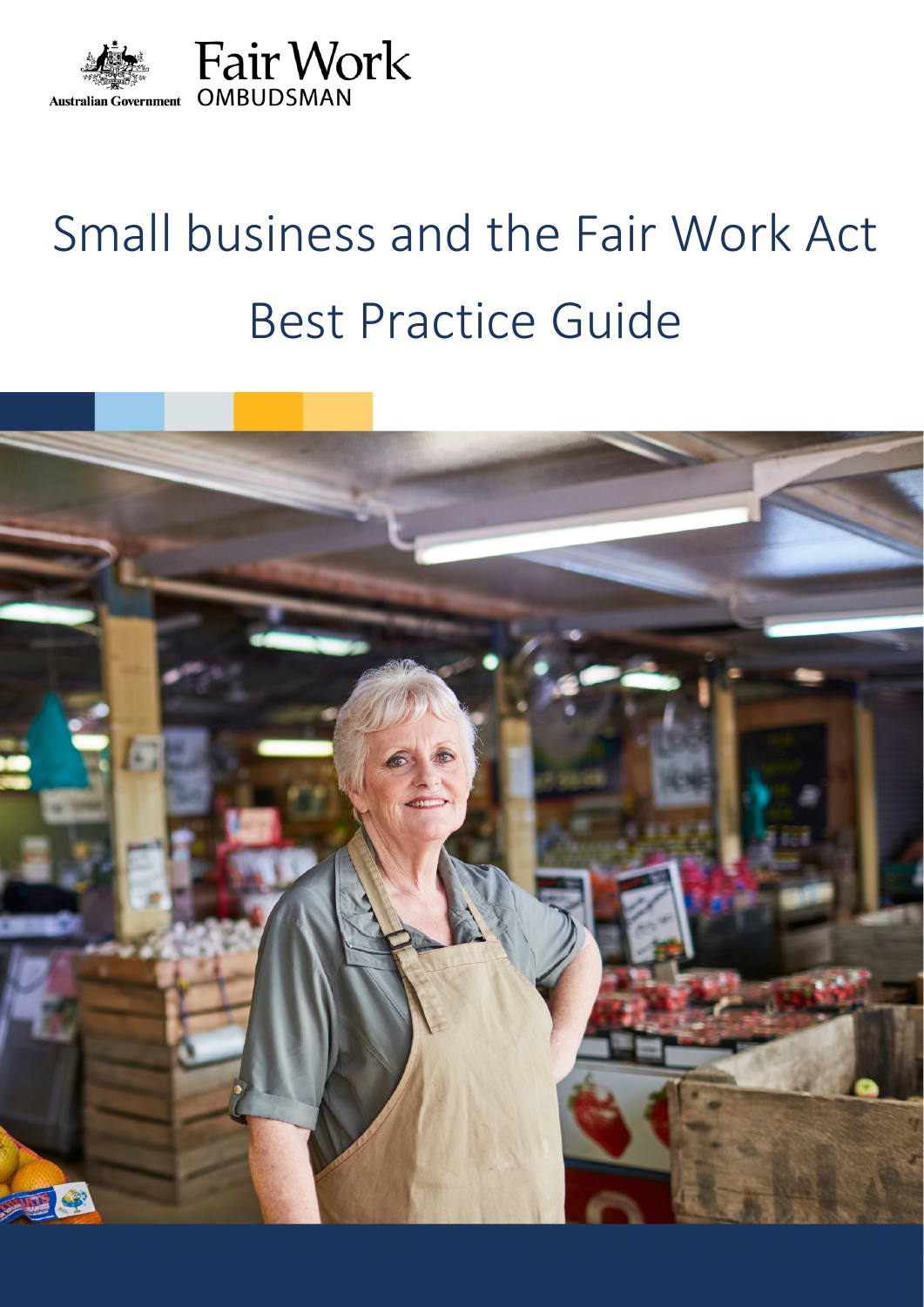

# Small business and the Fair Work Act Best Practice Guide

This best practice guide is for small business owners and managers. It explains your basic obligations under the Fair Work Act and how you can take a best practice approach to employment and workplace issues.

It includes:

- [Working](#page-1-0) at best practice
- [Legal requirements](#page-1-1)
- [Using best practice in your small business](#page-6-0)
- [A best practice checklist](#page-9-0)
- Links and [resources.](#page-11-0)

It also has practical tips and case studies to help you move your business towards best practice.

## <span id="page-1-0"></span>Working at best practice

For small business owners and operators, working at best practice means understanding and meeting your obligations under Australian workplace laws. It also means going beyond these minimum requirements to help your employees and business thrive – and it is easier than you might think.

Every workplace can enjoy the benefits of taking a best practice approach to employment, even small business. These can include:

- improved ability to attract the best staff
- higher levels of staff performance and engagement
- lower turnover and hiring costs
- avoiding misunderstandings and disputes over employee entitlements
- easier implementation of workplace change
- improved ability to manage and grow the business.

## <span id="page-1-1"></span>Legal requirements

Complying with the law is a must, but it also makes good business sense. It allows you to:

- have peace of mind that you're meeting [your legal obl](https://fairwork.gov.au/pact)igations
- spend less time dealing with employee disputes and queries
- avoid significant penalties. The maximum penalty for a serious contravention of an Australian workplace law exceeds \$133,000 per breach (for an individual) or \$666,000 per breach (for a body corporate). Penalty amounts are subject to change. You can check the current maximum penalties at fairwork.gov.au
- build a reputation as an employer who values their employees and does the right thing by their employees.

Small Business and the Fair Work Act – Best Practice Guide www.fairwork.gov.au | Fair Work Infoline: 13 13 94 | ABN: 43 884 188 232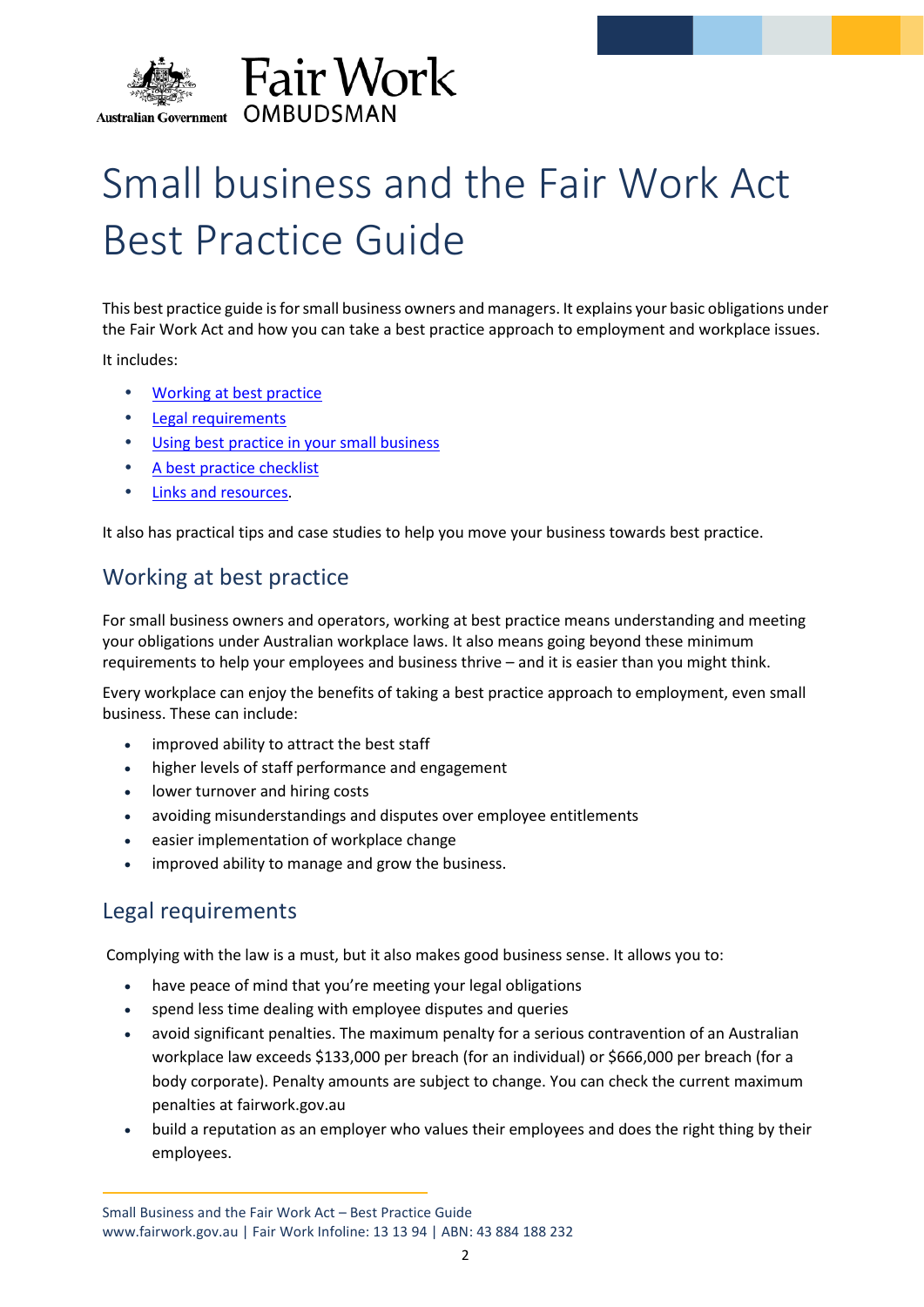

#### National Employment Standards

The National Employment Standards (or NES) are minimum standards for all employees. Rules and exclusions may apply. **An award or agreement may provide more.**

Visit our [National Employment](http://www.fairwork.gov.au/nes) Standards page for more information at fairwork.gov.au/nes

|                                  | <b>Full-time and part-time employees</b>                                                                                                              | <b>Casual employees</b>                                 |
|----------------------------------|-------------------------------------------------------------------------------------------------------------------------------------------------------|---------------------------------------------------------|
| <b>Annual leave</b>              | 4 weeks paid leave per year                                                                                                                           |                                                         |
|                                  | (pro rata for part-time employees)                                                                                                                    |                                                         |
|                                  | + 1 week for eligible shift workers                                                                                                                   |                                                         |
| <b>Personal leave</b>            | 10 days paid leave per year (pro rata for                                                                                                             |                                                         |
| (sick or carer's leave)          | part-time employees)                                                                                                                                  |                                                         |
| Carer's leave                    | 2 days unpaid leave per permissible                                                                                                                   | 2 days unpaid leave per                                 |
|                                  | occasion (if no paid personal leave left)                                                                                                             | permissible occasion                                    |
| <b>Compassionate leave</b>       | 2 days paid leave per permissible                                                                                                                     | 2 days unpaid leave per                                 |
|                                  | occasion                                                                                                                                              | permissible occasion                                    |
| <b>Family &amp; domestic</b>     | 5 days unpaid leave per 12 months                                                                                                                     | 5 days unpaid leave per 12                              |
| violence leave                   |                                                                                                                                                       | months                                                  |
| <b>Community service leave</b>   | 10 days paid leave with make-up pay                                                                                                                   | Unpaid leave as required                                |
| - Jury service                   | + unpaid leave as required                                                                                                                            |                                                         |
| - Voluntary emergency            | Unpaid leave as required to engage in                                                                                                                 | Unpaid leave as required to                             |
| management activities            | the activity                                                                                                                                          | engage in the activity                                  |
| <b>Public holidays</b>           | A paid day off if they would normally                                                                                                                 | An unpaid day off. If asked to                          |
|                                  | work. If asked to work the employee<br>can refuse, if reasonable to do so                                                                             | work the employee can refuse, if<br>reasonable to do so |
|                                  | Paid leave (amount and eligibility rules                                                                                                              | * Varies between states and                             |
| Long service leave               | vary between states and territories)                                                                                                                  | territories                                             |
| <b>Parental leave</b>            | 12 months unpaid leave - can extend                                                                                                                   | 12 months unpaid leave for                              |
| eligible after 12 months         | up to 24 months with employer's                                                                                                                       | regular and systematic casuals -                        |
| employment                       | agreement                                                                                                                                             | can extend up to 24 months with                         |
|                                  |                                                                                                                                                       | employer's agreement                                    |
| <b>Right to request flexible</b> | Employees (including some regular casual employees) can request flexible                                                                              |                                                         |
| working arrangements             | working arrangements after 12 months employment, if they are aged 55 or                                                                               |                                                         |
|                                  | over, a carer, have a disability, are experiencing violence from a family                                                                             |                                                         |
|                                  | member (or are supporting a family or household member who is) or are<br>the parent of, or have caring responsibilities for, a child of school age or |                                                         |
|                                  | younger                                                                                                                                               |                                                         |
| <b>Maximum hours of work</b>     | Full-time employees - 38 hours per week + reasonable additional hours                                                                                 |                                                         |
|                                  | Part-time and casual employees - 38 hours or employee's ordinary weekly                                                                               |                                                         |
|                                  | hours (whichever is less) + reasonable additional hours                                                                                               |                                                         |
| <b>Fair Work Information</b>     | Must be given the Fair Work                                                                                                                           | Must be given both the Fair                             |
| <b>Statement and Casual</b>      | <b>Information Statement</b>                                                                                                                          | <b>Work Information Statement</b>                       |
| <b>Employment Information</b>    |                                                                                                                                                       | and the Casual Employment                               |
| <b>Statement</b>                 |                                                                                                                                                       | <b>Information Statement</b>                            |

Small Business and the Fair Work Act – Best Practice Guide

www.fairwork.gov.au | Fair Work Infoline: 13 13 94 | ABN: 43 884 188 232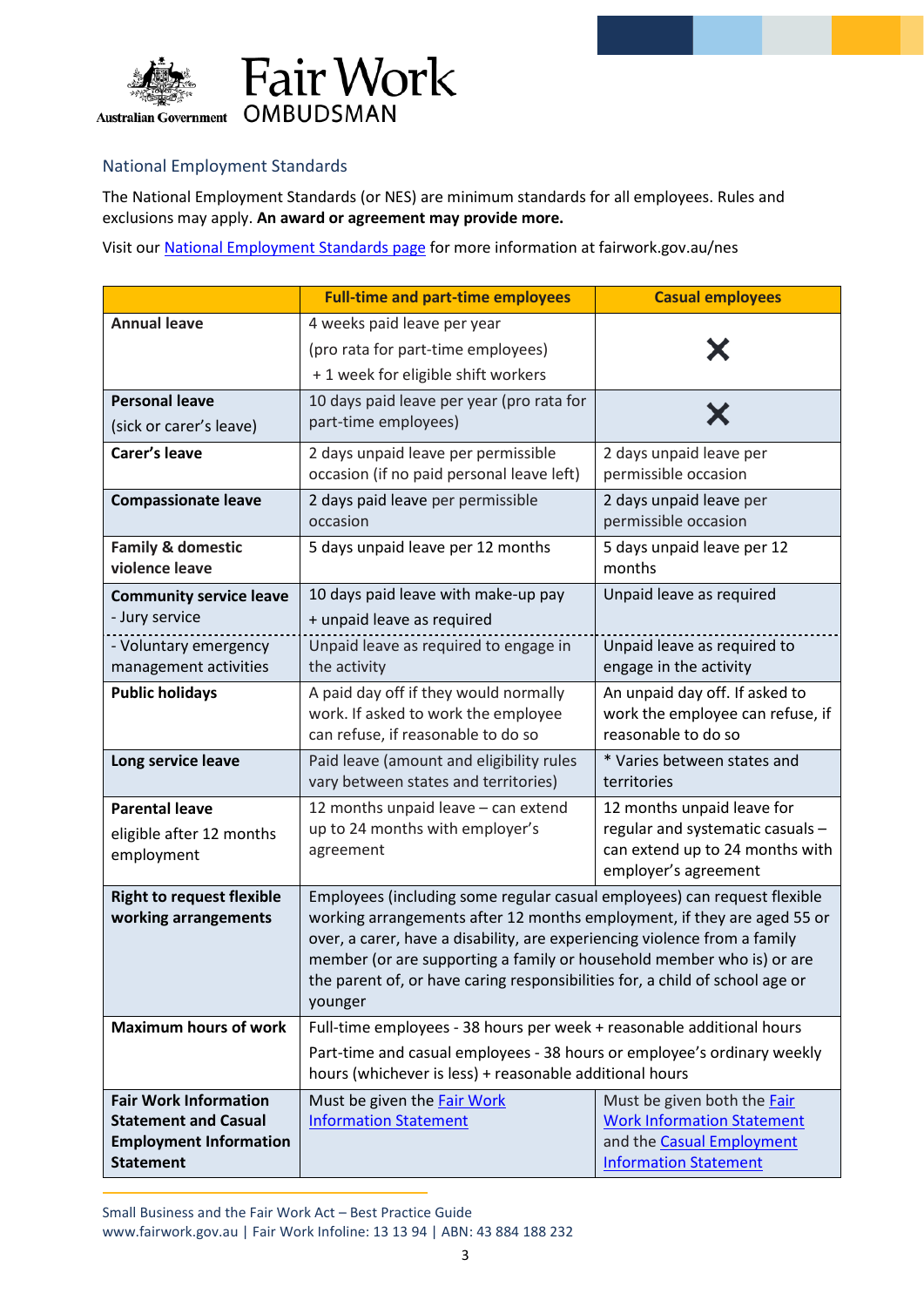



| <b>Notice of termination</b>                                    | 1-5 weeks notice (or pay instead of<br>notice) based on length of employment<br>and age           |                                                                                   |
|-----------------------------------------------------------------|---------------------------------------------------------------------------------------------------|-----------------------------------------------------------------------------------|
| <b>Redundancy pay</b><br>eligible after 12 months<br>employment | 4-16 weeks pay based on length of<br>employment (small business or other<br>exclusions may apply) |                                                                                   |
| <b>Casual conversion</b>                                        |                                                                                                   | The right to become a full-time<br>or part-time employee in some<br>circumstances |

#### Awards

An award (also called a modern award) is a document that sets out the minimum wages and conditions for an industry or occupation. Awards usually have rules about:

- which industry and occupations they cover
- pay
- work hours
- rosters
- leave and breaks
- allowances
- penalty rates
- overtime.

Awards apply in addition to the NES. A workplace can be covered by more than one award depending on the jobs that the employees do. Awards don't apply to employees covered by a registered agreement (except that the base rate of pay in the agreement can't be less than the base pay rate in the award).

**PRACTICAL TIP:** Use our Find my [award](https://www.fairwork.gov.au/findmyaward) tool to work out which award covers your employees. It's available at fairwork.gov.au/findmyaward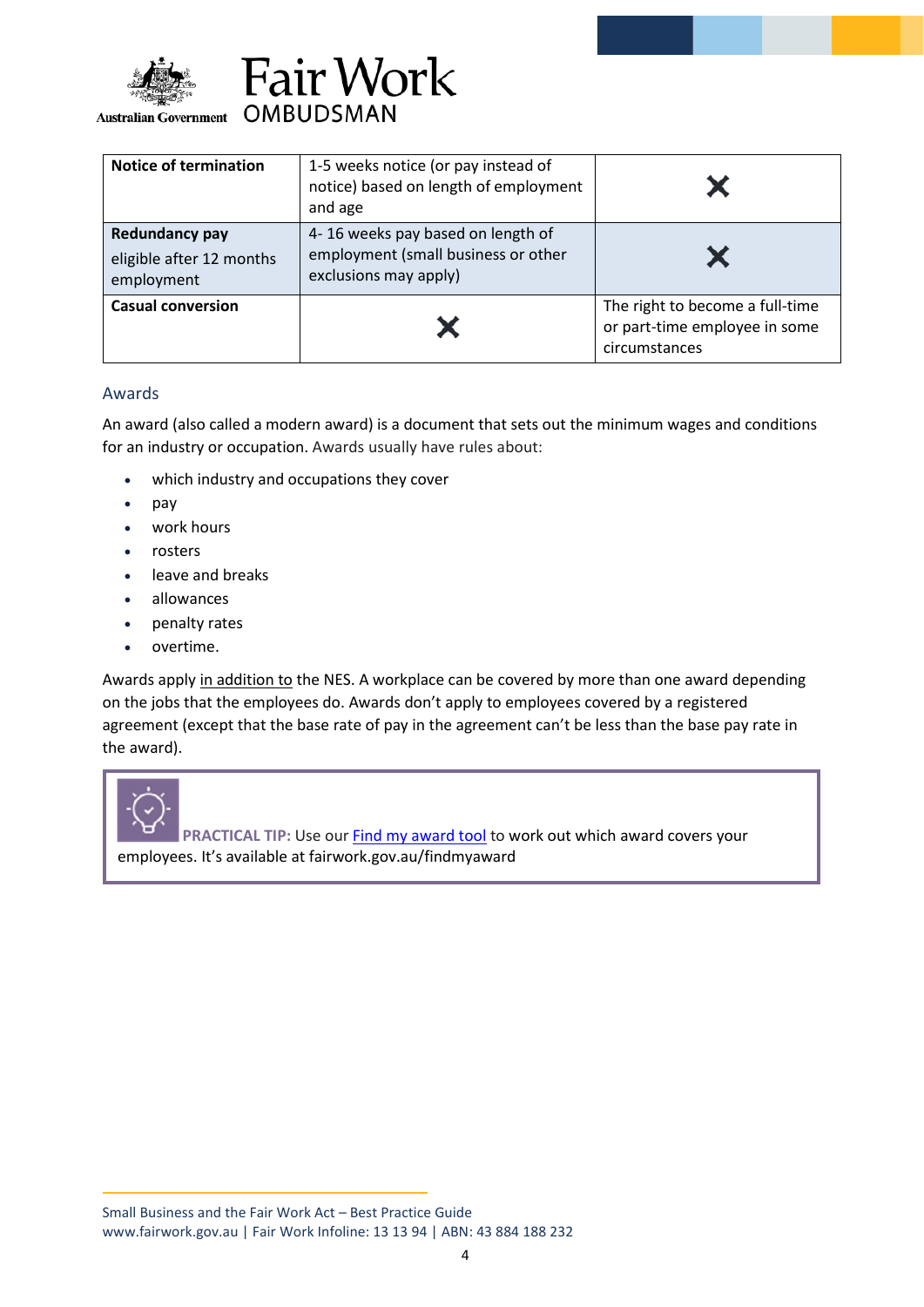



#### **CASE STUDY – keeping up to date**

Patty is the owner of a long day care centre. She knows her employees are covered by the Children's Services Award. In the past Patty kept a printout of the award in her office, but she found that it became outdated because of annual wage changes and other updates.

Patty has recently signed up for an online 'My [account'](http://www.fairwork.gov.au/register) with the Fair Work Ombudsman (fairwork.gov.au/register). She can now get a current copy of the award, award summaries and pay rates straight from her account. She also gets email updates to let her know if there are changes to her award, like wage increases.

Patty also places links to the award and the NES on the centre's intranet so her staff can access current electronic copies. This meets her obligation under the Award to provide employees access to their award and the NES.

#### Registered Agreements

A registered agreement is a document that sets out employment conditions for a specific business. It's made between the employer and employees through a bargaining process and is approved by the Fair Work Commission. The most common type of registered agreement is an enterprise agreement.

Like awards, registered agreements apply in addition to the NES, and they can't provide for any terms which are less than what is contained in the NES.

The base pay rate in the registered agreement also can't be less than the base rate in the relevant award at any time. If it is, the employee must be paid at least the base award rate.

Registered agreements can benefit a business because they're tailored to that workplace's needs. The Fair Work Commission provides information on making agreements. Find out more on their [Agreements](http://www.fwc.gov.au/agreements) page at [fwc.gov.au/agreements](http://www.fwc.gov.au/agreements) 

#### Award and agreement free employees

Most employees are covered by an award or agreement, but some jobs and industries aren't. These employees are entitled to at least the National Minimum Wage and the NES.

Visit our Award & agreement free wages & [conditions page](http://www.fairwork.gov.au/award-free) for more information at fairwork.gov.au/award-free



Small Business and the Fair Work Act – Best Practice Guide

www.fairwork.gov.au | Fair Work Infoline: 13 13 94 | ABN: 43 884 188 232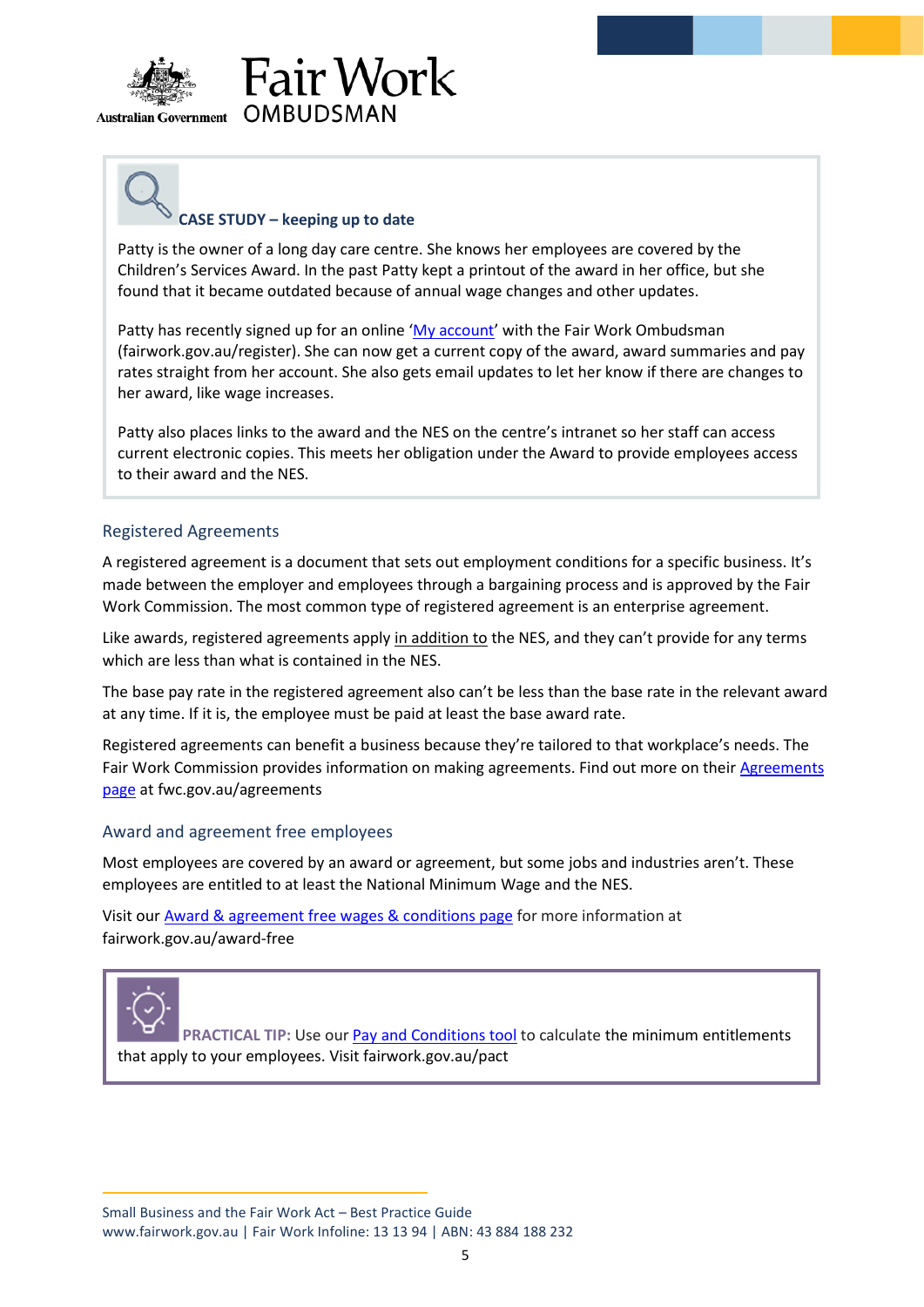



#### Record-keeping

You need to make and keep certain employment records under the Fair Work Act. You have to keep time and wages records for 7 years. You also need to provide your employees with a pay slip within 1 working day of paying them.

Good record-keeping also helps you protect and manage your business.



**PRACTICAL TIP:** Take our free [Record-keeping](https://www.fairwork.gov.au/learning) and pay slips online course at

fairwork.gov.au/learning. It covers:

- what employment records are and why you need them
- when employment records need to be made and how long you must keep them
- what pay slips are and what details you need to include on them
- how to handle common record-keeping and pay slip questions, respond to audits and interact with Fair Work Inspectors
- tools and resources available to help you manage your obligations around record-keeping and pay slips.

#### Ending employment

An employer may dismiss an employee if they have a valid reason, such as:

- serious misconduct (theft, fraud, assault, sexual harassment, or serious safety breaches)
- ongoing underperformance
- the job is no longer needed (redundancy).

Employers need to follow a fair process when they dismiss an employee. They should keep a record of the process and the reason for the dismissal. Employees should know the reason for their dismissal and be given an opportunity to respond.

Small businesses with less than 15 employees have special rules for ending employment. This means:

- small business employers don't have to pay redundancy pay (in most cases)
- that an employee can only make an unfair dismissal claim if they have worked for the small business employer for 12 months or more
- small business employers are exempt from unfair dismissal claims, where they follow the [Small Business Fair](http://www.fairwork.gov.au/unfairdismissal) Dismissal Code available at fairwork.gov.au/unfairdismissal

Employers, including small businesses, must **not** dismiss an employee:

- for a discriminatory reason (such as pregnancy, disability, race, religion or sexual orientation)
- for being temporarily absent from work because of illness or injury
- for engaging in lawful industrial activity
- because they have exercised a workplace right (like being a member of a union)

Small Business and the Fair Work Act – Best Practice Guide

www.fairwork.gov.au | Fair Work Infoline: 13 13 94 | ABN: 43 884 188 232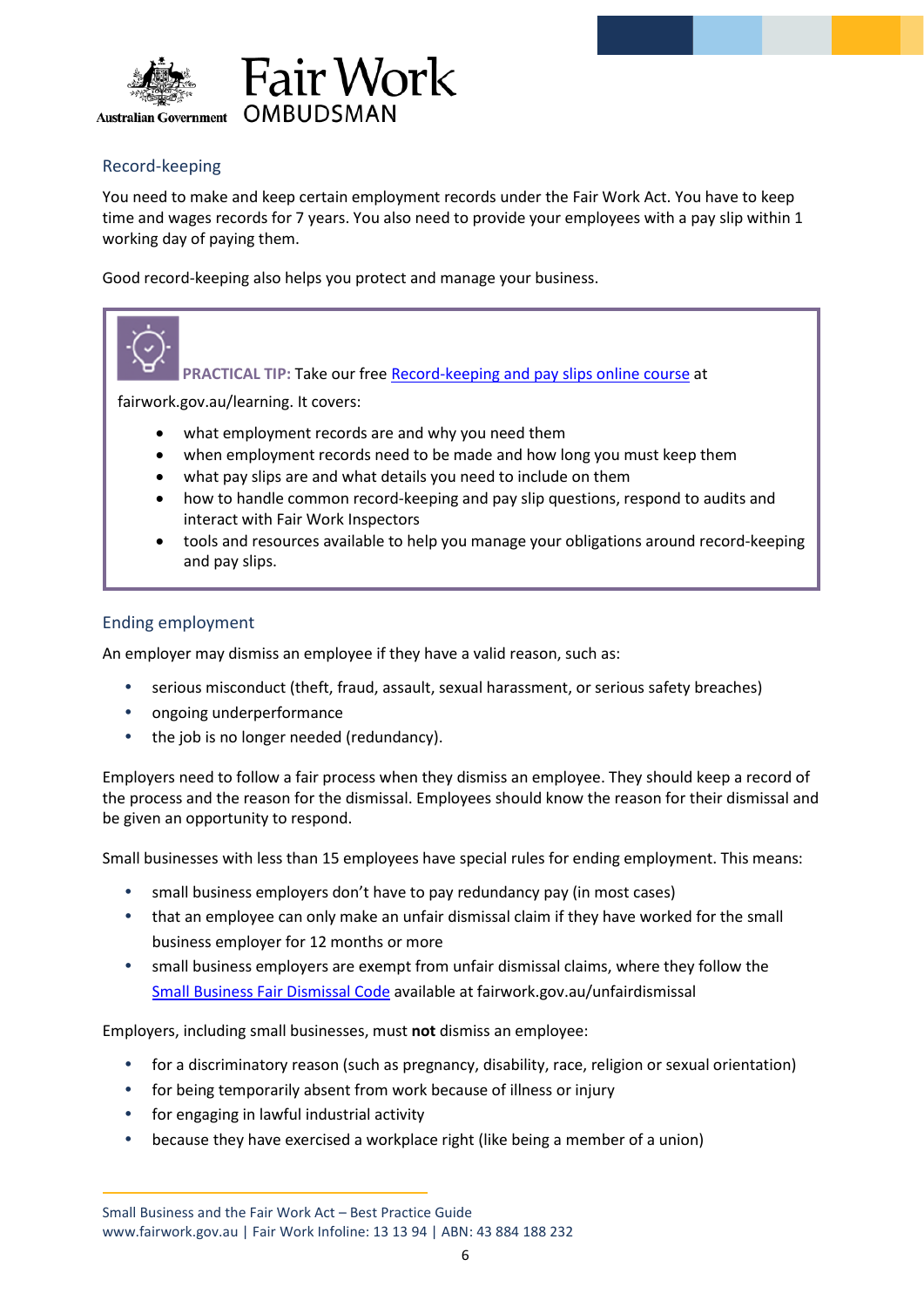

- for making a complaint or inquiry related to their employment, such as asking about a pay rate or contacting the Fair Work Ombudsman
- to make them an independent contractor where they will be doing the same or substantially the same work.

If the employee believes they were dismissed for one of these reasons, they can make a 'general protections' claim or an 'unlawful termination' claim against the employer. These are different from 'unfair dismissal' claims and small businesses are not exempt from these types of claims.

Find out more, visit the Ending [employment](https://www.fairwork.gov.au/ending-employment) page at fairwork.gov.au/ending-employment

# <span id="page-6-0"></span>Using best practice in your small business

All employers must comply with their legal obligations, but there are many things you can do to make your business 'best practice' – that is, a great place to work.

Best practice doesn't look the same for all employers. The way to achieve best practice will vary because of things like the number of employees, industry and the business environment.

Below are initiatives and suggestions that can help you move your business towards best practice.

#### Build a positive workplace culture

Workplace culture is about the behaviour that people expect and accept in a workplace. It's the way people communicate with each other and the way people go about doing their work. Businesses with a positive culture tend to have low staff turnover, low absenteeism and more motivated employees.

Best practice employers create a positive workplace culture by:

- setting fair and clear expectations
- acknowledging people's differences and the value these differences bring to the business
- building trust through acting honestly, consistently and fairly
- inviting feedback and listening to employees
- taking an interest in employees' career development
- providing training and coaching to help employees reach their goals
- modelling the work ethic, values and behaviours they want to see in their employees
- recognising and rewarding good performance
- being flexible where they can and understanding that employees have lives outside of work
- insisting that employees behave and communicate in a respectful way.



**PRACTICAL TIP:** Complete our free Managing [employees online](https://www.fairwork.gov.au/learning) course to find out more about workplace culture and motivating employees, available at fairwork.gov.au/learning

Small Business and the Fair Work Act – Best Practice Guide www.fairwork.gov.au | Fair Work Infoline: 13 13 94 | ABN: 43 884 188 232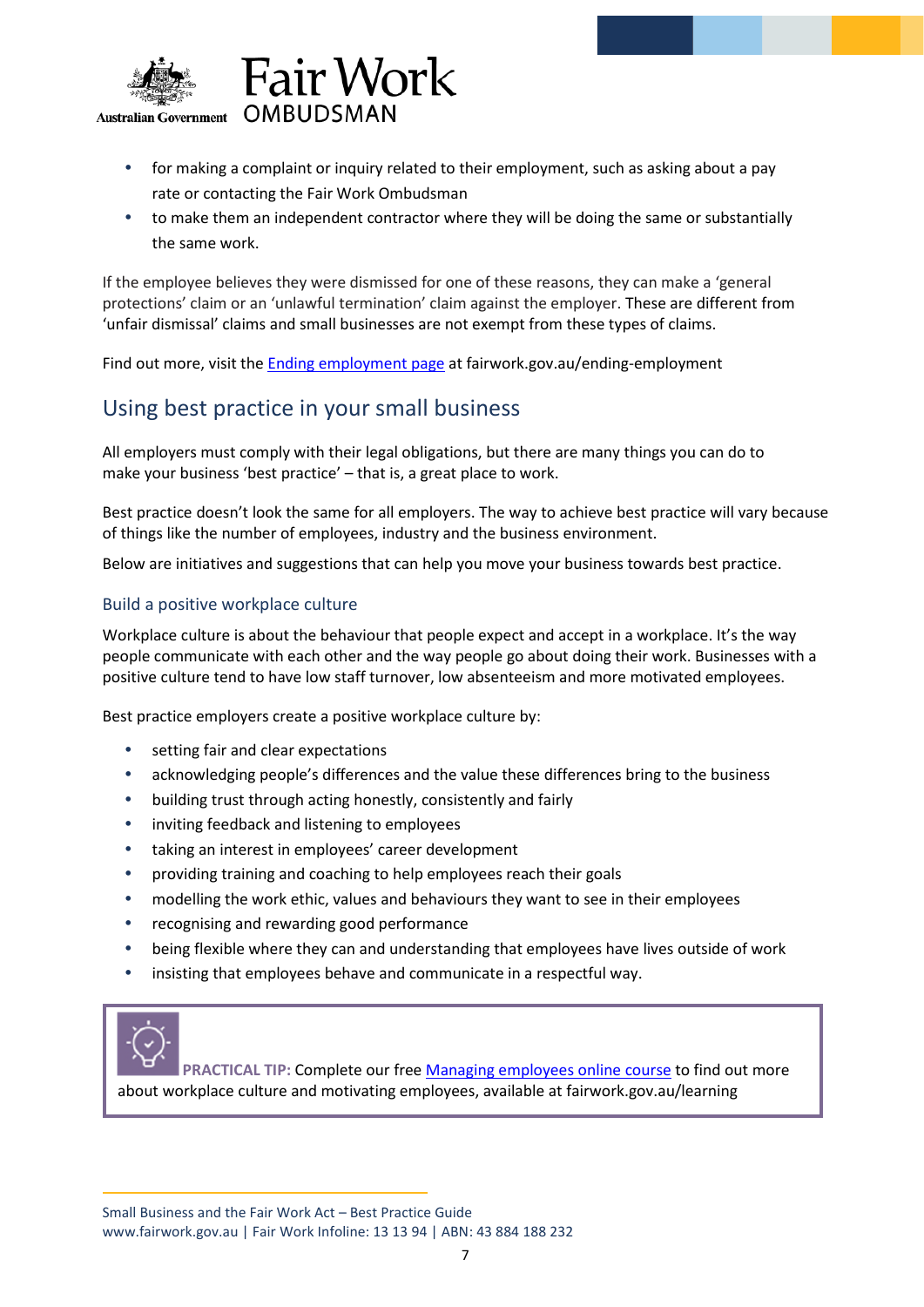

#### Engage and consult with employees

Employees who are engaged in their work, and the business, tend to perform better and stay with their employer longer. Employees are more likely to be engaged, and motivated to work hard, if they:

- know what the business's goals are
- understand how their work contributes to the success of the business
- feel part of where the business is heading
- believe their ideas are heard and appreciated.

Best practice employers share information with their employees and create an environment where employees are comfortable contributing their ideas. They listen and encourage employees to share ownership of the business goals.

You can work at best practice in your business by:

- discussing the goals of the business with your employees
- sharing details about the performance of the business
- acknowledging that your employees' experience and day-to-day work may give them valuable insights into your business that you don't have
- encouraging employees to share their ideas, ask questions and raise concerns
- providing ways for employees to do this, such as a dedicated email address, a suggestions box, online forums and having an 'open door' policy
- discussing staff ideas and suggestions at regular team meetings
- involving employees in solving problems and business planning
- holding annual planning days to involve employees in setting business and team goals and targets for the following year.

Read our [Consultation](https://www.fairwork.gov.au/bestpracticeguides) and cooperation in the workplace best practice guide for more information, available at fairwork.gov.au/bestpracticeguides



**PRACTICAL TIP:** Employers may be reluctant to share business performance information with employees for several reasons. If the profit of the business is the owner's direct income, they may see that as private. If the business is underperforming, they may not want to cause staff to fear for their jobs. If there is a lack of trust, they may worry about business information being disclosed or misused.

If you're reluctant to share information with your employees, consider providing less sensitive, non-financial data (such as the number of sales made this week, or clients seen this month). Sharing this information on a regular basis shows employees how the business is tracking and allows them to be more responsive to opportunities and challenges when they arise.

Small Business and the Fair Work Act – Best Practice Guide www.fairwork.gov.au | Fair Work Infoline: 13 13 94 | ABN: 43 884 188 232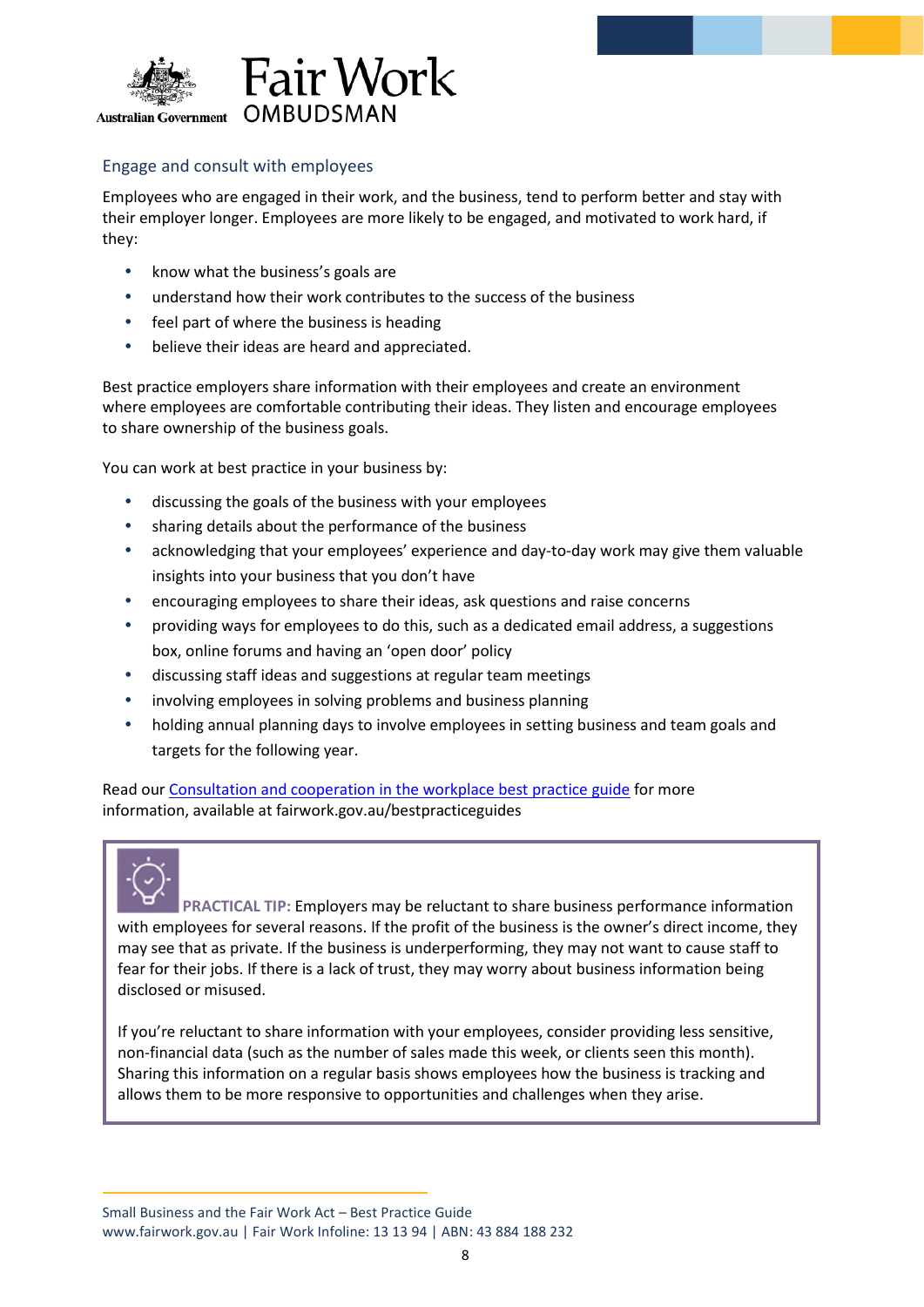



#### Manage performance

Best practice employers give employees regular constructive feedback on their performance and help them continuously develop their skills. They implement simple performance systems, which allow them to set clear goals, communicate expectations, identify training needs and provide a framework for ongoing feedback and discussion.

You can work at best practice by:

- setting clear and achievable expectations
- meeting with employees to discuss and record their individual performance goals and training needs
- monitoring employees' performance and providing regular specific feedback, both positive and constructive
- dealing with any performance issues as soon as they come up
- supporting employees to improve performance, for example through training, coaching and mentoring
- conducting a review with each employee every 6 or 12 months to assess their performance against the agreed goals and to set new goals
- creating a performance agreement template for your workplace and ensuring your employees have a performance agreement in place
- recognising and rewarding employees who do a good job. This doesn't have to be a financial reward; many employees appreciate a simple acknowledgement.

Complete our free Managing [performance](https://www.fairwork.gov.au/learning) online course to find out more about implementing performance systems in your workplace, available at fairwork.gov.au/learning

#### Be flexible

Employees look for ways to balance work and other commitments, such as caring for children or elderly parents, study, sporting activities or other hobbies.

Certain employees have a legal right to request flexible working arrangements. This may involve changes to work hours, patterns or locations (such as part-timework, changed start and finish times and working from home). Best practice employers go beyond the minimum legal requirements and offer flexibility to all employees to help them balance their work and personal lives.

To find out more read our Flexible working [arrangements best](http://www.fairwork.gov.au/bestpracticeguides) practice guide, [available](http://www.fairwork.gov.au/learning) at fairwork.gov.au/bestpracticeguides, or take our free Workplace flexibility online course available at fairwork.gov.au/learning

#### Implement workplace policies

Best practice employers put in place workplace policies to provide clarity to employees and managers, reinforce their workplace values and to help them comply with their legal obligations.

Common issues covered in policies include leave, discrimination, bullying and harassment, workplace health and safety, social media, use of drugs and alcohol, flexibility, performance processes, discipline and termination of employment.

Small Business and the Fair Work Act – Best Practice Guide www.fairwork.gov.au | Fair Work Infoline: 13 13 94 | ABN: 43 884 188 232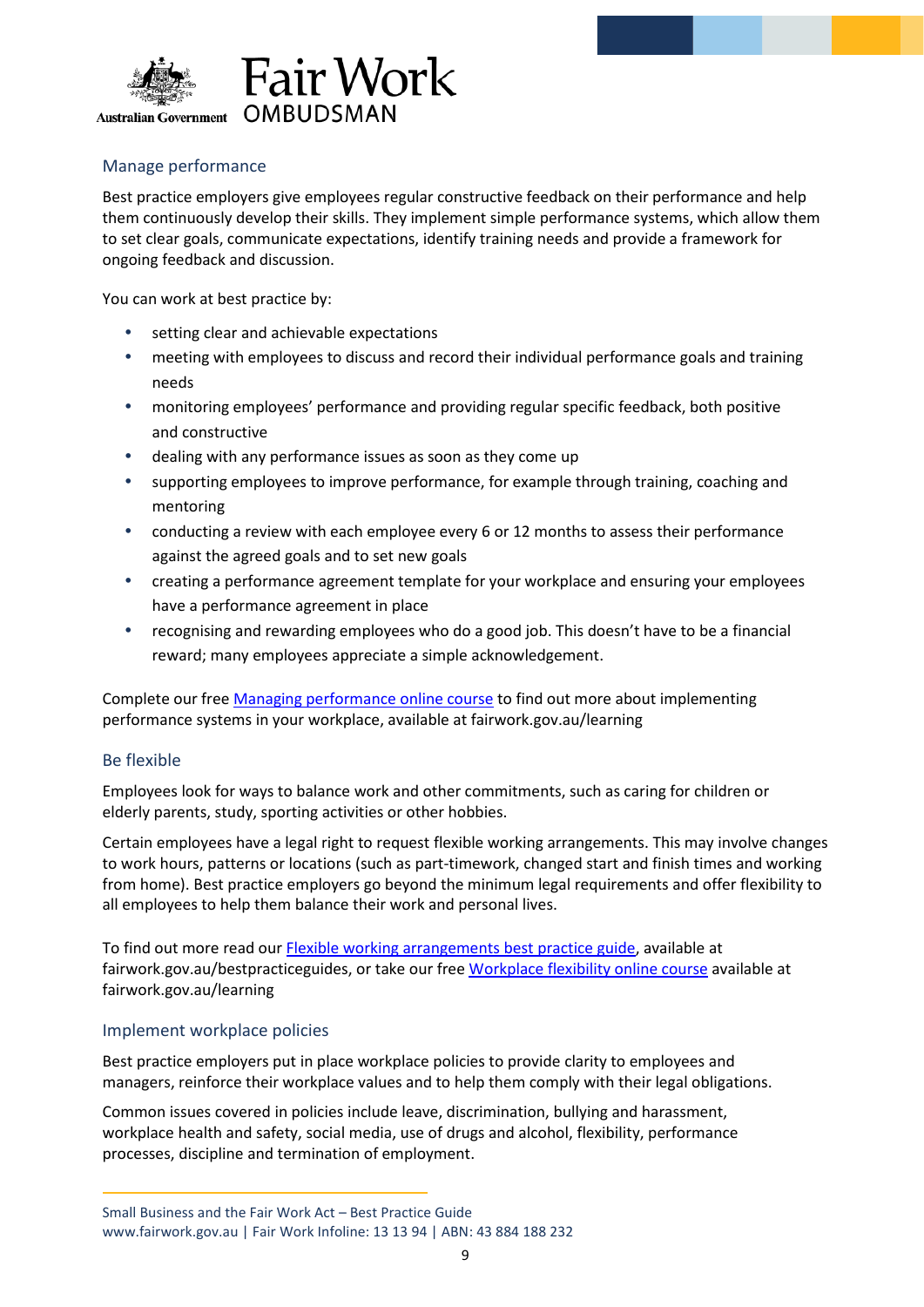



Best practice employers may also use policies to provide benefits that go beyond minimum legal entitlements, for example, access to company vehicles or phones. Providing extra benefits doesn't have to cost money, for example, making flexible work arrangements available to all employees or allowing employees to take additional annual leave at half pay.

Even small businesses can benefit from implementing workplace policies. These don't have to be long or complicated, they may simply record and clarify the practices you already have in your workplace. You can implement best practice workplace policies in your small business by:

- Involving staff in developing policies for your workplace. This will ensure your policies are tailored to the specific needs of your workplace, and that staff are able to understand and apply them
- Checking policies are easy to understand. Keep them short and use simple language
- Making policies accessible. Give copies to all new and existing staff and make paper or electronic copies available in the workplace
- Discussing policies in training and meetings to remind employees what is expected
- Asking managers and leaders to use and model workplace policies. This encourages other employees to take them seriously
- <span id="page-9-0"></span> Reviewing policies regularly to ensure they are current and reflect any changes in the workplace or the law.

Small Business and the Fair Work Act – Best Practice Guide www.fairwork.gov.au | Fair Work Infoline: 13 13 94 | ABN: 43 884 188 232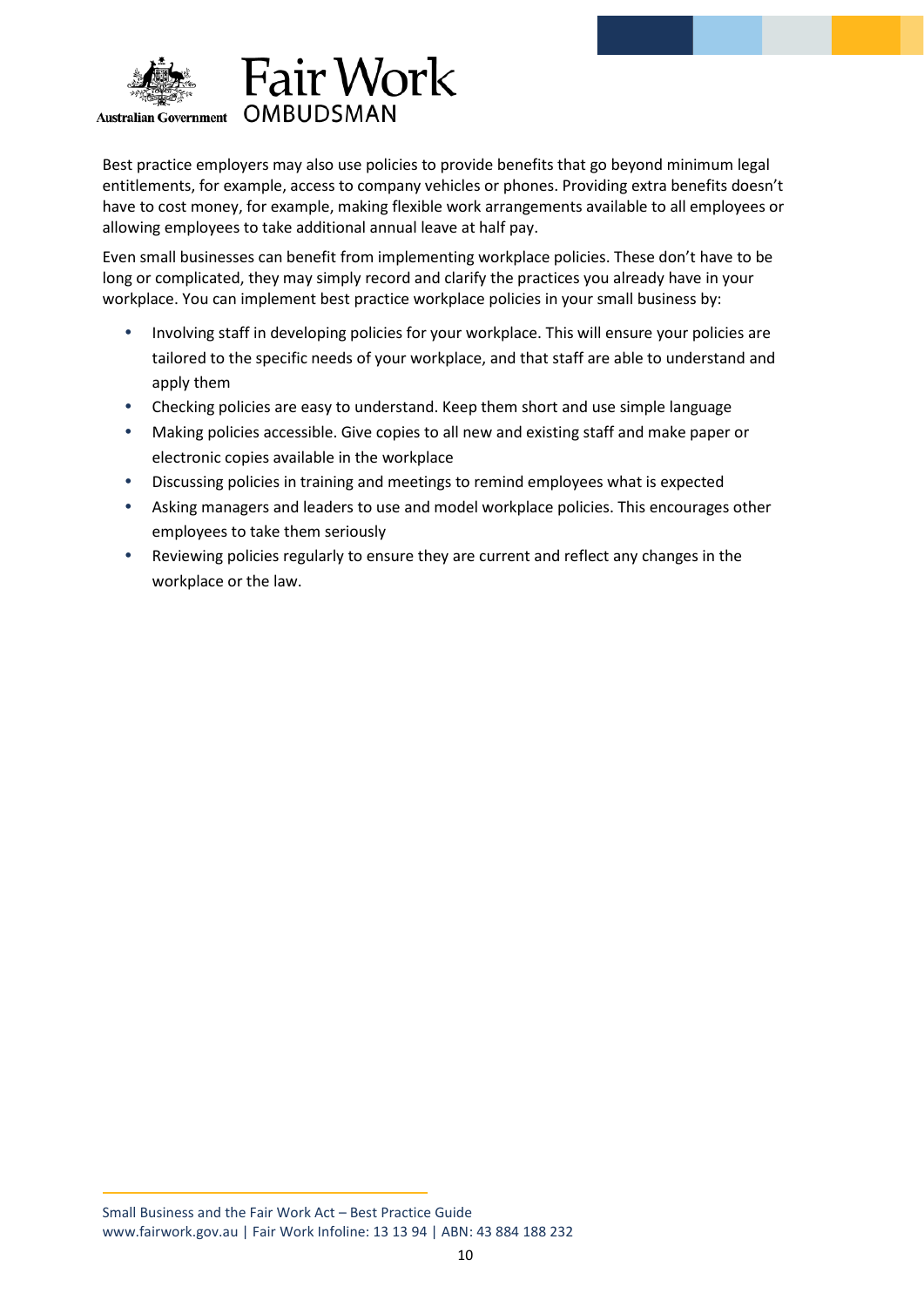





A best practice workplace involves more than just understanding and complying with the law. This checklist will help you work towards best practice in your small business:

- **culture** take steps to create a positive, inclusive and respectful workplace culture
- **set the example** model the work ethic, values and behaviour you want in your workplace
- **consult** share information with your employees, and invite them to provide feedback and listen to their ideas
- **engage** involve employees in problem solving and planning, so they feel invested in the business and its goals
- **manage performance** implement a performance system to help you to communicate expectations, identify training needs and provide ongoing feedback and development
- **provide feedback** give employees regular constructive feedback on their performance and help them continue to develop their skills
- **recognition** recognise and reward employees who do a good job or are improving
- $\Box$  be flexible offer flexibility to all employees to help them balance their work and personal lives
- $\Box$  **develop policies** work with employees to develop and implement policies that are tailored to your workplace

Small Business and the Fair Work Act – Best Practice Guide

www.fairwork.gov.au | Fair Work Infoline: 13 13 94 | ABN: 43 884 188 232